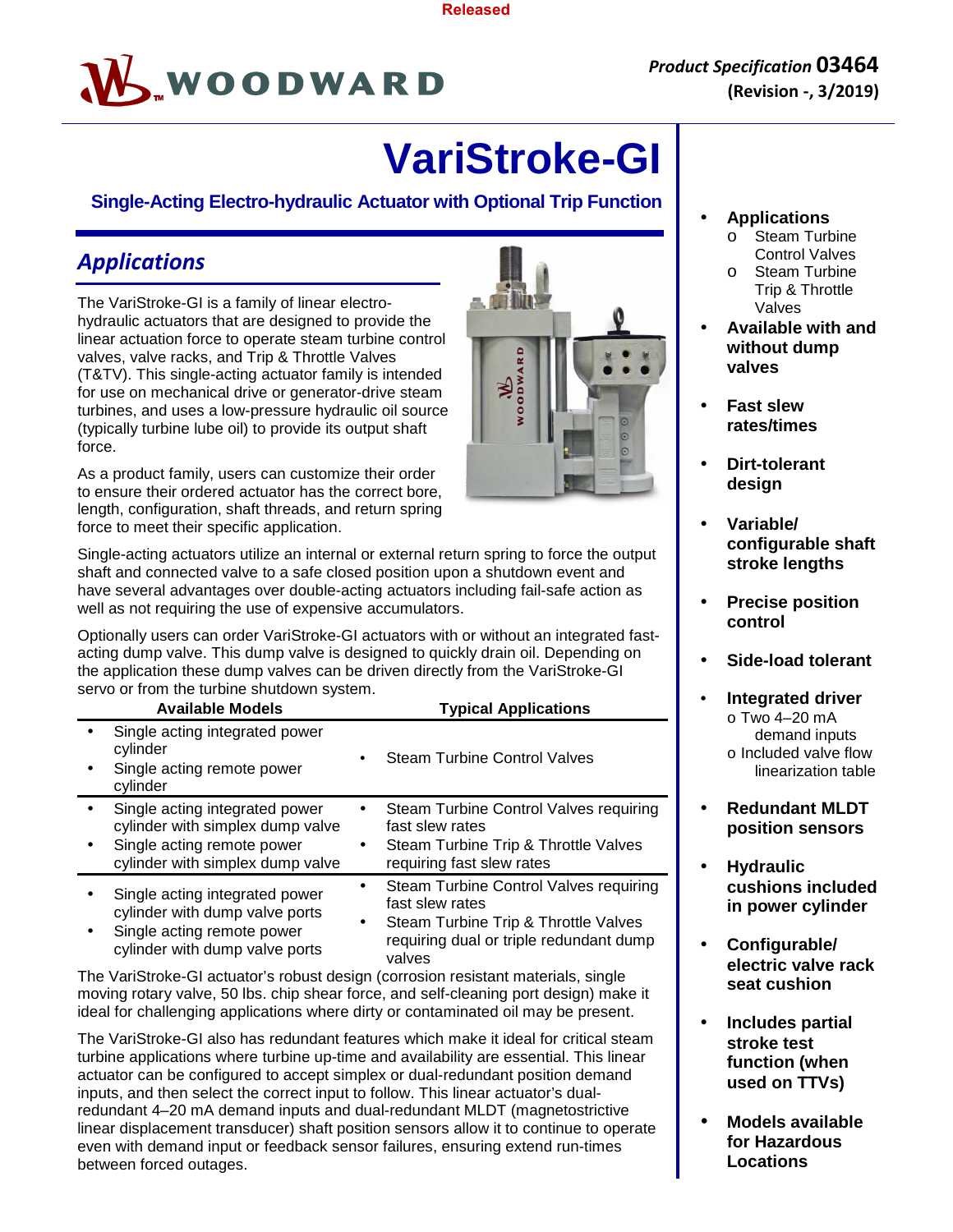In turbine retrofit applications, the VariStroke-GI is designed to directly replace both existing antiquated servo system and power cylinder. This saves costly repairs to existing and aging servos, eliminates the difficulty of obtaining spare parts for obsolete equipment, and reduces calibration time and difficulty.

In T&TV applications the VariStroke-GI can be used to replace old problematic hand valve operated actuators which can stick, break or be difficult to accurately adjust during turbine starts. The VariStroke-GI can be configured to accept manual reset, raise/lower, and partial stroke test commands. Both an analog 4-20mA signal as well as discrete min & max indication output signals make it easy to for operators or the plant DCS to verify T&TV position and health. Turbine owners have expressed that related T&TV hand-wheel to hydraulic VariStroke-GI actuation benefits are operator safety, turbine availability, and plant atomization.





## *Description*

The VariStroke-GI is a linear electro-hydraulic actuator that utilizes a power cylinder with a fail-safe return spring (internal and or external) to force the actuator and connected valve closed during normal operation as well as during a turbine shutdown event. This actuator's integrated electronic driver module, servo valve, and position feedback sensors (MLDTs) function together to precisely control steam turbine control and trip valves.

This actuator's special digital controller architecture allows it to perform very stable position control during normal conditions, and respond in milliseconds to desired valve step changes during system or plant transients. As a means of protecting the turbine, an internal valve-return spring forces the actuator to a failsafe position to safely close turbine control valves upon any internal unit failure (electrical input power failure, position sensor failure, processor failure, etc.).

The VariStroke-GI actuator is a product family with different models available for purchase depending on the force, stroke, and redundancy required. This actuator is available with standard bore diameters, standard stroke ranges, and with double acting (pressure return) or double-acting spring assist (pressure and spring return) operation. The VariStroke's unique "variable stroke" capability also allows users to customize/set the actuator's exact stroke length (no less than 50% of mechanical stroke) in the field to meet their required application. The VariStroke-GI is factory and/or field configurable via a computer-based service tool.

Designed to interface directly with turbine controllers and Plant DCSs, the VariStroke-GI also includes a 4–20 mA output channel to indicate output shaft position, and uses isolated relay outputs to indicate, alarm, shutdown, conditions and minimum and maximum shaft position The total installed cost for this fully integrated actuator is low because complete assembly and extensive testing is performed at the factory. This greatly reduces OEM and enduser fabrication time, testing time, and site assembly time.

Depending on the application, the VariStroke-GI actuator can be ordered in a variety of configurations. Refer to Figure 2 below to understand the available configurations.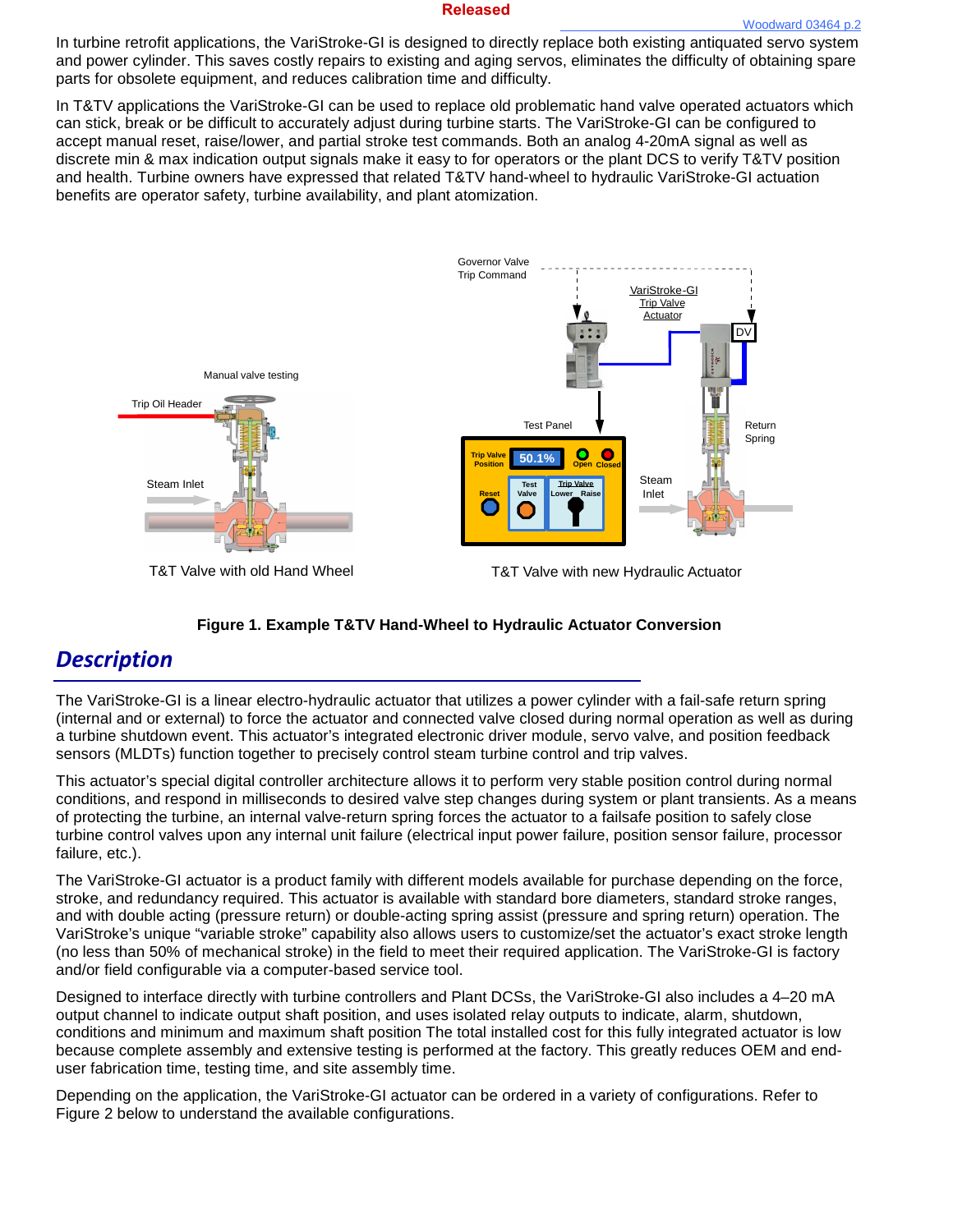

**Figure 2. Available VariStroke-GI Models** 

## *Features*

**Fast Acting Dump Valve** — Users can order VariStroke-GI actuators with integrated fast-acting dump valves. When ordered in this configuration, a simplex fast acting dump valve is mounted to the failsafe end of the power cylinder and depending on the application can be driven directly from the VariStroke-GI servo or from the turbine shutdown system. Depending on the model ordered users can order dump valves to be mounted on the right or left side of the power cylinder.

**Fast Acting Dump Valve Ports** — Optionally, users can order VariStroke-GI actuators with dump valve ports only. When ordered in this configuration, the VariStroke-GI power cylinder includes ports with removable blanking plates allowing user to install and or connect their own dump valve assembly.

**Note:** this configuration allows users of more critical applications to easily connect dual or triple redundant trip block assemblies.

**Dirt Tolerance** — The VariStroke-GI actuator is specifically designed for steam turbine applications where turbine lube oil is also used to power the hydraulic turbine control valve actuator(s). Steam turbine applications can be extremely challenging for hydraulic control valve actuators as dirt, metal shavings, water, and other contaminants (Babbitt, ammonia, etc.) are common in such oil systems. Also due to the high temperatures at which steam turbines operate, turbine oil breakdown is common, resulting in the creation of a sludge-type substance and the varnishing of internal system components. However, the VariStroke-GI actuator is designed to operate reliably within such challenging applications. Its corrosion-resistant materials, single moving rotary valve, 50 lbs. of chip shear force, and self-cleaning port design allow it to operate in such applications without experiencing undesirable sticking or dragging.

**Side Load Capability** — A common problem with turbine actuators is oil leaking from their output shaft due to connection to valve rack linkages which have an arc-type of motion. This motion results in side loading of the actuator shaft, and after long periods may result in shaft-seal wear and resultant oil leakage. Designed for a continuous side load of up to 10% of actuator output, the VariStroke-GI actuator incorporates a high-force precision bearing and special seal technology on its output shaft to solve this typical application problem.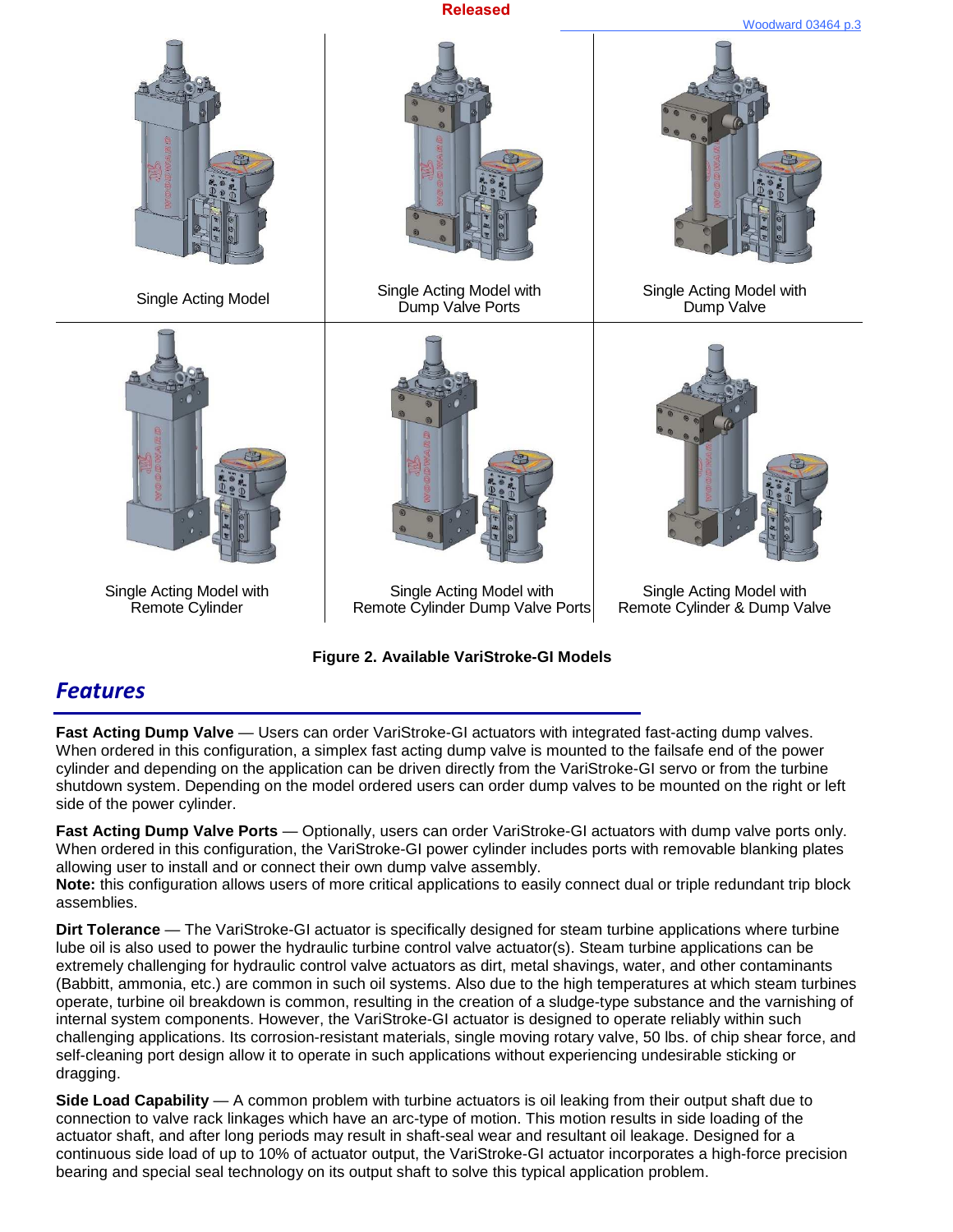**Hydraulic Cushions** — To ensure long trouble free actuator life, VariStroke-GI models which utilize fast acting dump valves or dump valve ports also include hydraulic cushions on the fail-safe end of the power cylinder. This hydraulic cushion greatly slows the rate of travel of the power cylinder's output shaft and piston, softening how hard the piston and shaft strike their minimum (fail-safe) mechanical stop.

**Soft Stop Capability** — Turbine valve seat life is always a concern among turbine OEMs and owners. To assist with extending the life of turbine control valves (or valve racks) and their valve seats, the VariStroke-GI actuator includes a "Soft Stop" feature which allows users to optionally configure a point above the valve seat (mechanical stop) to slow the valve's rate of travel, thus softening how hard the valve rack strikes its valve seat (minimum mechanical stop) and lengthening the life of both the valve and the valve seat.



**Figure 3. Typical VariStroke-GI Applications**

## *Specifications*

| <b>Performance</b>            |                                                                               |
|-------------------------------|-------------------------------------------------------------------------------|
| Position Accuracy:            | ±1% of full range                                                             |
| Position Repeatability:       | $\pm 0.5\%$ of full range                                                     |
| Temperature Drift:            | $0.04\%$ $^{\circ}$ C                                                         |
| Failsafe Operation:           | Internal return spring on servo valve                                         |
| Open Slew Rate:               | Configurable                                                                  |
| Slew Rate:                    | up to $1140$ mm/s                                                             |
| Configuration:                | Computer based Service Tool (RS-232 communications port)                      |
|                               | Linearization table allows valve rack flow linearization                      |
| <b>Physical</b>               |                                                                               |
| Available Model Stroke Range: | 50.8-76.2-101.6-152.4-203.2-254-304.8 mm / 2-3-4-6-8-10-12 inches             |
|                               | Determined by model number (cylinder bore size & direction dependent)         |
| Max Stall Force:              | Retract direction = $2300 - 14200$ kgf @ 34.5 bar / 5080-31 300 lbs @ 500 psi |
|                               | Extend direction = 2850-17 800 kgf @ 34.5 bar / 6280-39 200 lbs @ 500 psi     |
| <b>Cylinder Dimensions:</b>   | Determined by model number; available bore sizes 101.4-127-152.4-203.2-254 mm |
|                               | (4-5-6-8-10 inches)                                                           |
| Cylinder Types:               | Single-acting (can be ordered with & without internal return spring)          |
| <b>Failsafe Direction:</b>    | Extend or Retract (determined by model number)                                |
| <b>Actuator Dimensions:</b>   | Determined by configuration                                                   |
| Weight:                       | Determined by model number                                                    |
| Mounting:                     | Any attitude (bolt patterns & sizes are determined by model number)           |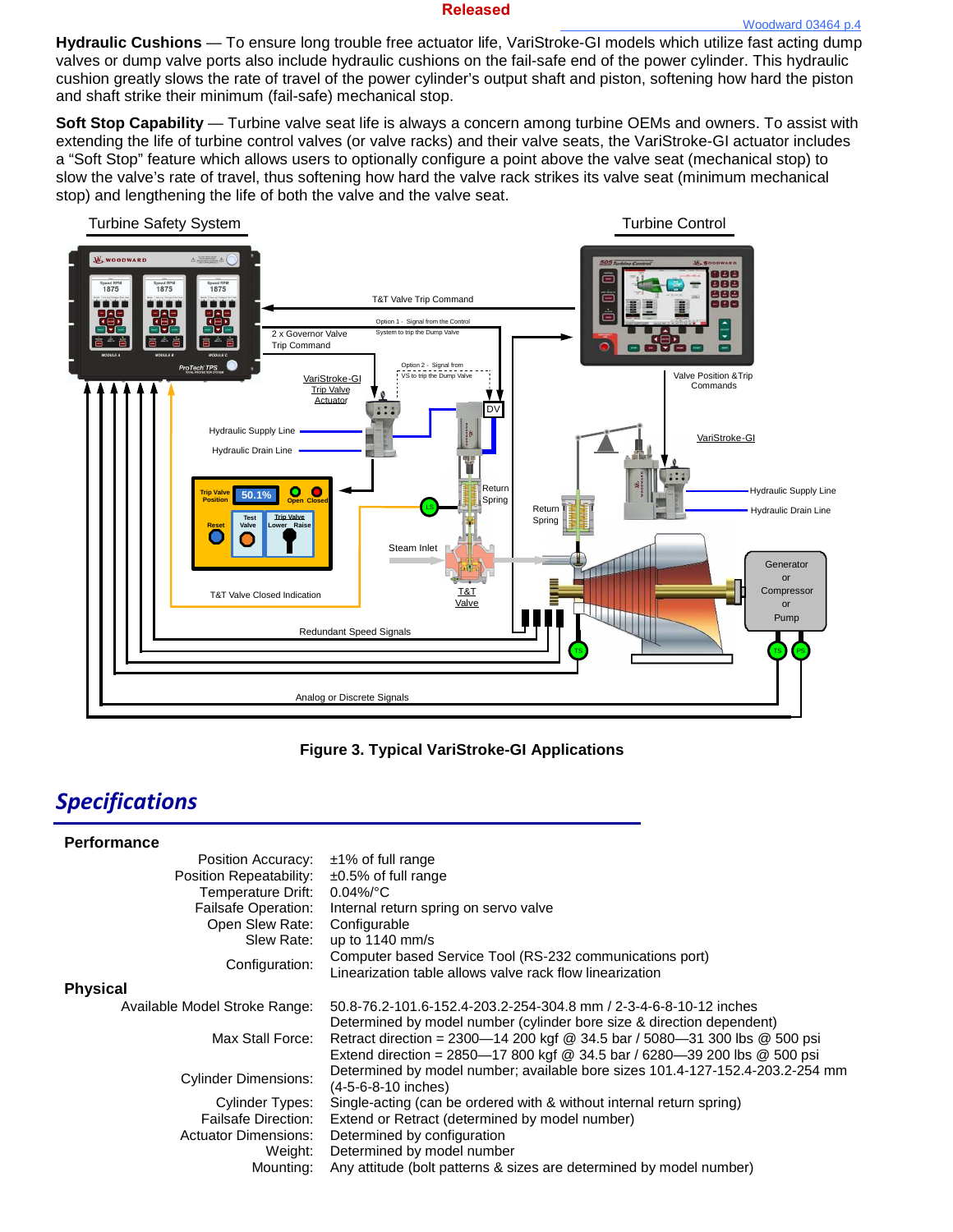| <b>Environmental</b>                                                           |                                                                                                                                                                                                   |
|--------------------------------------------------------------------------------|---------------------------------------------------------------------------------------------------------------------------------------------------------------------------------------------------|
| <b>Operating Temperature Range:</b><br><b>Operating Oil Temperature Range:</b> | $-40$ to +85 °C (-40 to +185 °F)<br>+15 to +70 °C (+59 to +158 °F)                                                                                                                                |
| Shock:                                                                         | US MIL-STD-810C method 516.2, procedure 1 (10 G peak, 11 ms duration,                                                                                                                             |
| Vibration:                                                                     | saw tooth waveform)<br>US MIL-STD-810F, M514.5A, Cat. 4 (0.015 G <sup>2</sup> /Hz, 10-500 Hz, 1.04 Grms)                                                                                          |
| Ingress Protection:                                                            | IP66 per IEC/EN 60529                                                                                                                                                                             |
| <b>Electrical</b><br>Input Supply:                                             | 18-32 Vdc @ 2.3 A steady state, 10 A peak (100 ms maximum)                                                                                                                                        |
| Analog Input Signals:                                                          | Isolated 4-20 mA (200 $\Omega$ input impedance)                                                                                                                                                   |
| Analog Output Signal:                                                          | 4-20 mA - maximum external load: 500 $\Omega$                                                                                                                                                     |
| Discrete Inputs:<br><b>Discrete Outputs Rating:</b>                            | Optically Isolated (requires 24 Vdc wetting voltage)<br>0.5 A @ 24 Vdc                                                                                                                            |
| Service Tool Port:                                                             | RS-232 communications                                                                                                                                                                             |
| <b>Hydraulic</b>                                                               |                                                                                                                                                                                                   |
| Supply Pressure Range:<br>Fluid Types:                                         | 3.45 to 34.5 bar (50 to 500 psi)<br>Mineral or synthetic or Fyrquel EHC-based oils may be used                                                                                                    |
| Recommended Oil Cleanliness:                                                   | 24 to 40 pm nominal, $_{575}$ (ISO 4406 code 20/18/16 Class) max                                                                                                                                  |
| Recommended Viscosity:                                                         | 20 to 100 centistokes                                                                                                                                                                             |
| Fluid Ports:<br>Steady State Oil Consumption Max:                              | SAE J518 Code 61<br>10.8 L/min @ 34.5 bar (2.8 US gal/min @ 500 psig)                                                                                                                             |
| Max Flow Rate:                                                                 | 249 L/min @ 5.5 bar / 65.8 US gal/min @ 100 psig                                                                                                                                                  |
|                                                                                | 585 L/min @ 34.5 bar / 154.5 US gal/min @ 500 psig                                                                                                                                                |
|                                                                                |                                                                                                                                                                                                   |
|                                                                                |                                                                                                                                                                                                   |
|                                                                                | <b>Regulatory Compliance CERTIFICATIONS PENDING FOR NEW VARISTROKE MODEL</b><br>(Listings are limited only to those units bearing the appropriate Marking or Agency Information. See model number |
| Compliance code)                                                               |                                                                                                                                                                                                   |
| <b>European Compliance for CE Marking:</b>                                     |                                                                                                                                                                                                   |
| <b>EMC Directive:</b><br><b>ATEX Directive:</b>                                | 2014/30/EU<br>2014/34/EU                                                                                                                                                                          |
|                                                                                | Zone 1: II 2 G, Ex db IIB T4 Gb                                                                                                                                                                   |
|                                                                                | Zone 2: II 3 G, Ex nA IIC T4 Gc IP66                                                                                                                                                              |
| <b>Other European Compliance</b>                                               |                                                                                                                                                                                                   |
| <b>Machinery Directive:</b>                                                    | Compliant as a partly completed machinery per 2006/42/EC                                                                                                                                          |
| Pressure Equipment Directive:                                                  | Compliant as "SEP" per Article 4.3 to 2014/68/EU                                                                                                                                                  |
| <b>International Compliance</b>                                                |                                                                                                                                                                                                   |
| <b>IECEX:</b>                                                                  | Certified for use in hazardous locations                                                                                                                                                          |
|                                                                                | Zone 1: II 2 G, Ex db IIB T4 Gb<br>Zone 2: II 3 G, Ex nA IIC T4 Gc IP66                                                                                                                           |
|                                                                                |                                                                                                                                                                                                   |
| <b>North American Compliance</b>                                               | For use in Canada and the United States.                                                                                                                                                          |
| CSA:                                                                           | Class I, Div. 1, Groups C&D T4 and Class I, Div. 2 Groups A, B, C, D T4                                                                                                                           |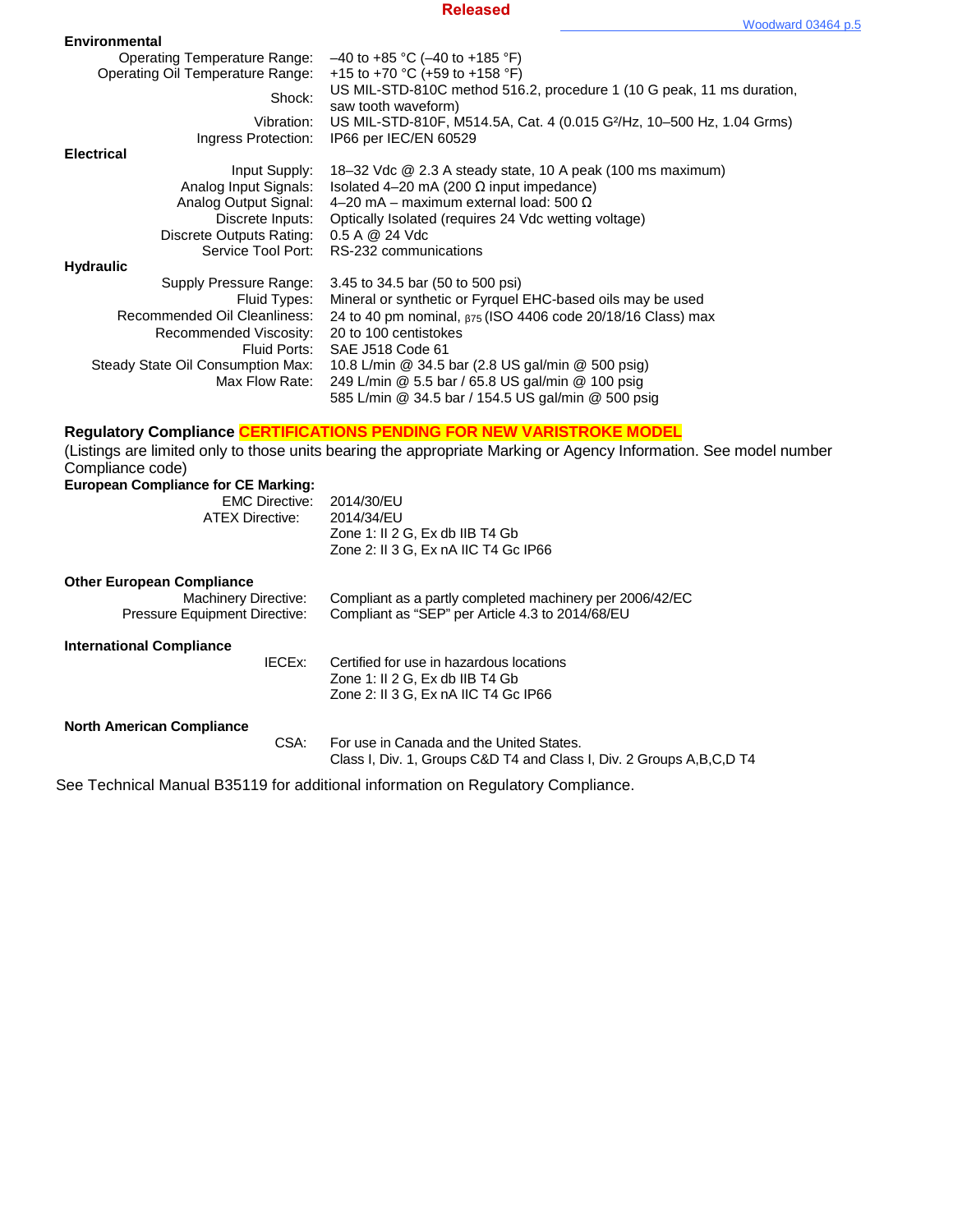

**Figure 4. VariStroke GI Available Models / Ordering Number Encoder**